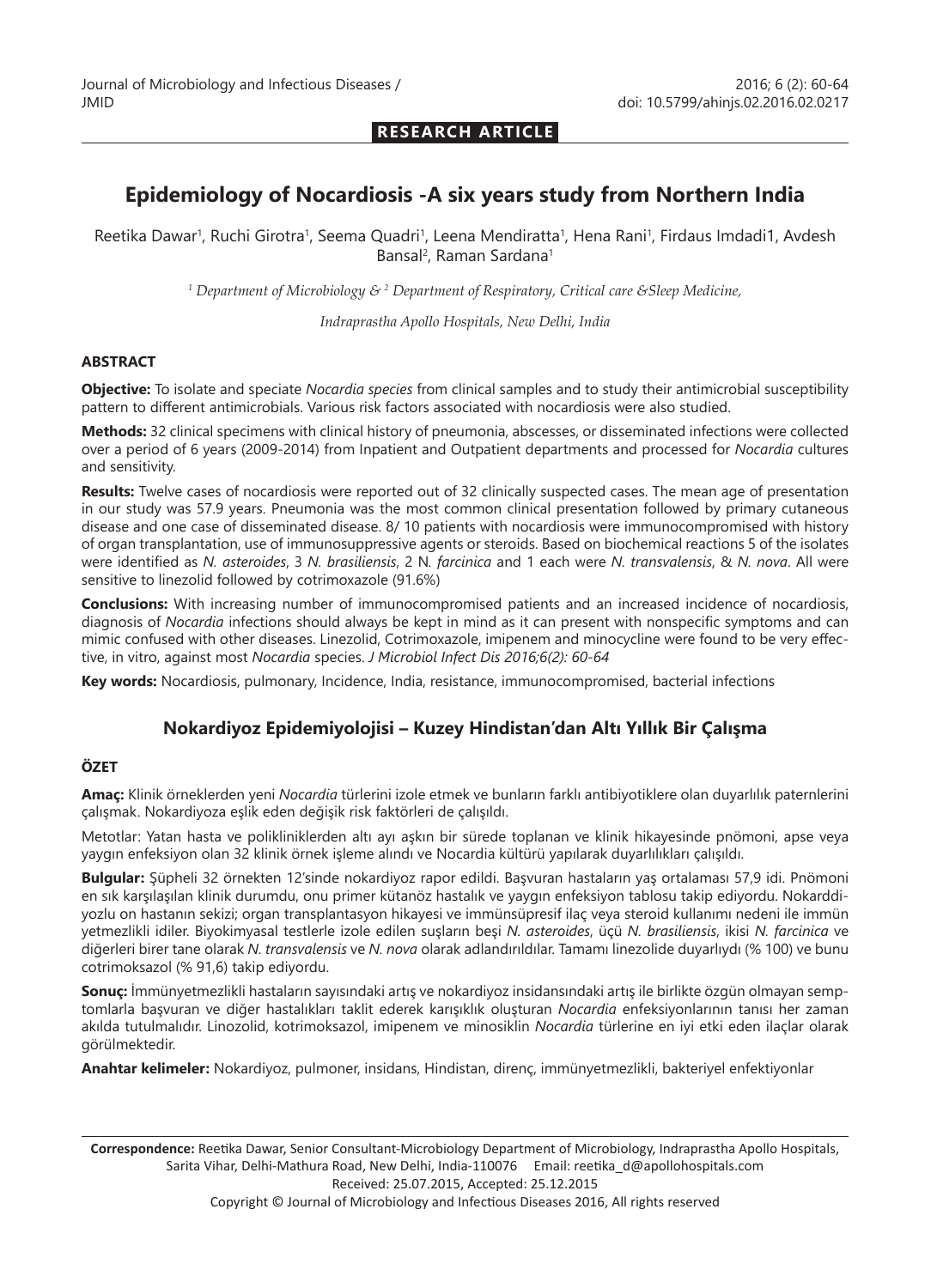### **INTRODUCTION**

*Nocardia* species strictly aerobic actinomycetes which are gram positive and weakly acid fast. They form filamentous branched cells which fragment into pleomorphic rods shaped or coccoid elements [1,2]. They are ubiquitous soil saprophytes and enter body via inhalation or via wounds contaminated with dust and soil. *Nocardia* are opportunistic pathogens causing exogenous infection, usually primary pulmonary infections which disseminates. Almost every organ of the body can be infected manifesting as empyema, bacteremia, brain abscess, pericarditis, peritonitis, corneal ulcers and soft tissue and skeletal system infections [3].

Risk factors are deficient cell mediated immunity as with lymphoma, transplantation, glucocorticoid therapy, treatment with monoclonal antibodies, AIDS, pulmonary alveolar proteinosis and tuberculosis [4]. As a group, aerobic actinomycetes may take several days to grow and are not easily amenable to identification with commercially available panel to test carbohydrate utilization [5].

Gram staining of direct samples is an important diagnostic aid as compared to modified acidfast staining [6]. As *Nocardia* is known to produce significant morbidity especially in the immunocompromised individuals and as the treatment is for an extended period (6-12 months) clinicians are particularly interested in antimicrobial susceptibility pattern [4]. Speciation of *Nocardia* also helps in determining susceptibility pattern. Likewise antimicrobial susceptibility pattern can help in speciation of *Nocardia* [7].

Even though sulfonamides and co- trimoxazole (TMP-SMX) have been the drugs of choice in the past, optimal antimicrobial therapy for patients with nocardiosis remains to be established. Hence it is important to identify alternative antimicrobials and perform in vitro susceptibility testing with these agents to determine their efficacy against isolates of *Nocardia*.

The first recommendations for antimicrobial susceptibility testing of aerobic actinomycetes including *Nocardia* was published in 2003 by "The Clinical and Laboratory Standards Institute" (CLSI) wherein susceptibility testing of aerobic actinomycetes by broth microdilution dilution is the approved method [8].

Studies showed that performance of E test for susceptibility of *Nocardia* showed 90% concordance with disc diffusion, broth micro dilution and

agar dilution methods for in-vitro susceptibility of *N. asteriodes* to a panel of drugs [7,9].

The objective of our study was isolation and speciation of *Nocardia* species from clinical samples and to study their antimicrobial susceptibility pattern to different antimicrobials. Various risk factors associated with nocardiosis were also studied.

#### **METHODS**

Thirty two clinical specimens with clinical history of pneumonia, abscesses, or disseminated infections from Inpatient and Outpatient department of Indraprastha Apollo Hospitals were collected over a period of six years (2009-2014). These included 27 respiratory samples (13 bronchoalveolar aspirates, 9 sputum, 3 endotracheal secretions, 1 transtracheal secretion and 1 pleural fluid), 3 pus samples from cutaneous abscesses and 1 blood culture from patient with history of fever. Age, gender and presence of underlying immunocompromised conditions like HIV status, intake of steroids, history of organ transplantation, cancers, smoking, diabetes mellitus, alcohol use, chronic obstructive pulmonary disease (COPD) were noted. Type of specimens positive for *Nocardia* were documented. Specimens were processed immediately. If delay in processing of any specimen was anticipated for more than 2 hours, it was stored in refrigerator at 2-8 °C and subsequently processed. Blood was always immediately processed without delay by loading in BACTEC 9120 (Becton Dickinson and Company).

Specimens were stained with Gram's and modified Ziehl Neelsen's technique using 1% H2SO4 as decoloriser).

## **Culture**

The specimens were then inoculated on routine media like Columbia blood agar, brain heart infusion (BHI)agar and chocolate agar, incubated at 35 °C under aerobic conditions, in carbon dioxide incubator and anaerobic conditions for up to 3 weeks and observed every third day for growth for up to 21 days. Löwenstein–Jensen media was also inoculated and incubated at 35 °C aerobically. Dry and chalky colonies were further subjected to gram staining and Modified Ziehl-Neelsen's staining for morphology.

#### **Identification**

Further biochemical tests were put up after identification of *Nocardia* like organisms on staining. *No-*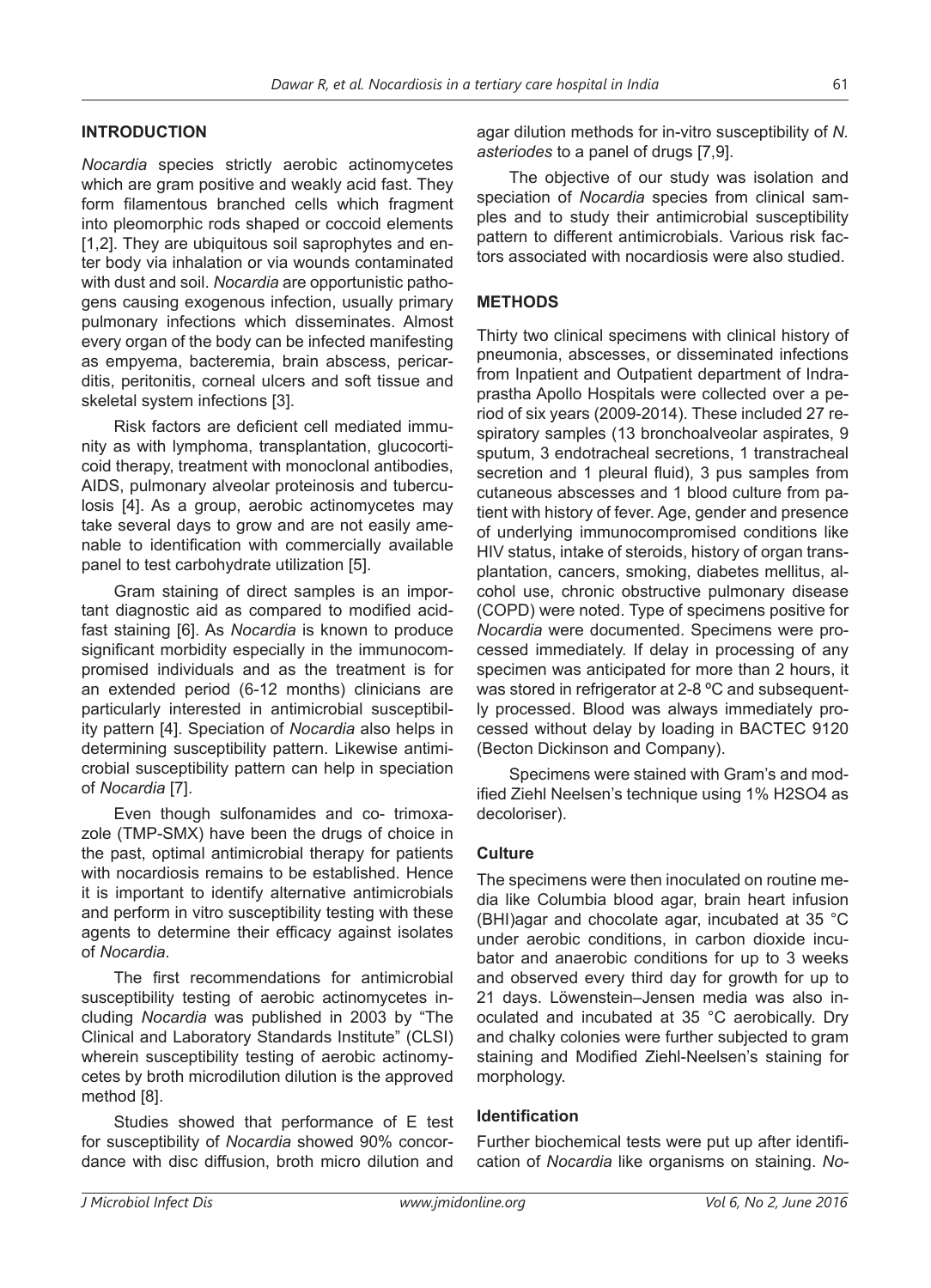*cardia* can be identified by the traditional method to the species level by using a battery of biochemical tests. We tested for hydrolysis of casein, tyrosine, xanthine, hypoxanthine, starch as well as utilization of glucose, inositol and rhamnose [7,9]. Plates of glucose agar, inositol and rhamnose agar medium were spot inoculated with *Nocardia* and were incubated at 37 °C for upto three weeks.

Starch hydrolysis test was put up and the test was read after 2-3 days. Xanthine, hypoxanthine, tyrosine and casein plates were put up for hydrolysis for upto 2-3 weeks [10]. Three day and 14 day arylsufatase test was also put up .Gelatin liquefaction was tested by spot inoculating plates and incubating at 35 ºC for up to 2 weeks and then alternatively refrigerating plate at 4 °C for 30 min. Further tests for nitrate reduction, citrate utilization, urease hydrolysis in tubes were put up.

Antimicrobial susceptibility testing; Inoculum was prepared by taking freshly subcultured isolates on sheep blood agar in Mueller-Hinton (MH) broth .Vortex this suspension along with glass beads (3 mm in diameter) so as to get a uniform suspension with no clumps. The final inoculum should had OD equivalent to 0.5 McFarland standard with a densitometer (Densimat, Biomeriux, France). Inoculum was swabbed on to MH agar to give a confluent growth & E- strips (AB-Biodisk) applied. Plates were incubated at 35 °C at ambient temperature for 48 hours to 72 hours (if growth was insufficient at 48 hours).

Susceptibility was done for ceftriaxone (CRO) (MIC-0.016-256 μg/ml), ciprofloxacin (CIP) (0.002- 32 μg/ml), clarithromycin (CLR) (0.016-256 μg/ml), imipenem (IPM) (0.002-32 μg/ml), linezolid (LZD) (0.016-256 μg/ml), minocycline(MIN) (0.016-256 μg/ ml), trimethoprim + sulfamethoxazole (SXT) (0.002- 32 μg/ml) and tobramycin (TM) (0.064-1024μg/ml). The minimum inhibitory concentrations (MIC) was read in μg/ml .It was determined in accordance with guidelines provided by manufacturer and extrapolation of CLSI breakpoints [9].

# **RESULTS**

A total of 32 clinical specimens were studied for recovery of *Nocardia* over this period. *Nocardia* was detected in 12 out of 32 specimens by culture, smears or both (37.5%). A total of eight respiratory specimens, three pus specimens and one blood specimen were positive for *Nocardia.*

Ten specimens were positive for acid fast filamentous branching in smear stained by modified Ziehl Neelsen technique. Twelve specimens grew *Nocardia* in culture on brain heart infusion agar which was reconfirmed by Gram's and Modified Ziehl Neelsen staining. Mean age of presentation of nocardiosis was 57.9 years.

Eleven (91.6%) patients were in the age group of 40-80 years and only one in was between of 20- 40 years. Higher incidence was seen in the older age group 60-80 years.

With respect to gender, 10 men had Nocardiosis (total; 20 while only 2 women were positive out of a total of 12 women who were studied.

Eight patients who were positive for *Nocardia*, out of a total of 32 had pneumonia. Three patients had primary cutaneous disease and one had disseminated disease) (Table 1). When taking risk factors into consideration a total of 8 patients out of 12 patients with nocardiosis were immunocompromised. Eight patients had H/O organ transplantation with immunosuppressives, three had history of COPD and smoking and one had malignancy three had a history of chronic use of steroids (for Connective Tissue Disorder). One of the patients was a farmer with history of chronic smoking. None were HIV positive.

Among the *Nocardia species* isolated, based on biochemical reaction, 5 were *Nocardia asteroides*, 3 were identified as *Nocardia brasiliensis*, 2 *Nocardia farcinica* and 1 each were *Nocardia transvalensis* and *Nocardia nova*. A detailed clinical follow up in terms of radiological features and relapses could not be conducted. The results of antimicrobial susceptibility were also interpreted. Figure 1 displays the results of sensitivities of all antimicrobials that were put up for various *Nocardia species*. The five *Nocardia asteroides* isolated were resistant to clarithromycin, 3 out of five strains being resistant to ciprofloxacin but were sensitive to all the other drugs tested. All the Nocardia strains were sensitive to linezolid (100%) followed by cotrimoxazole (91.6%).90% of the strains were sensitive to minocycline followed by Tobramycin (83.3%), Imipenem (75%) and ceftriaxone (50%). Low % sensitivity was observed towards Ciprofloxacin (41.6 0%). Least (16.6%) sensitivity was seen in Clarithromycin. Early diagnosis and treatment with proper drug regimen resulted in complete resolution of infection as evident by radiological and clinical evaluation.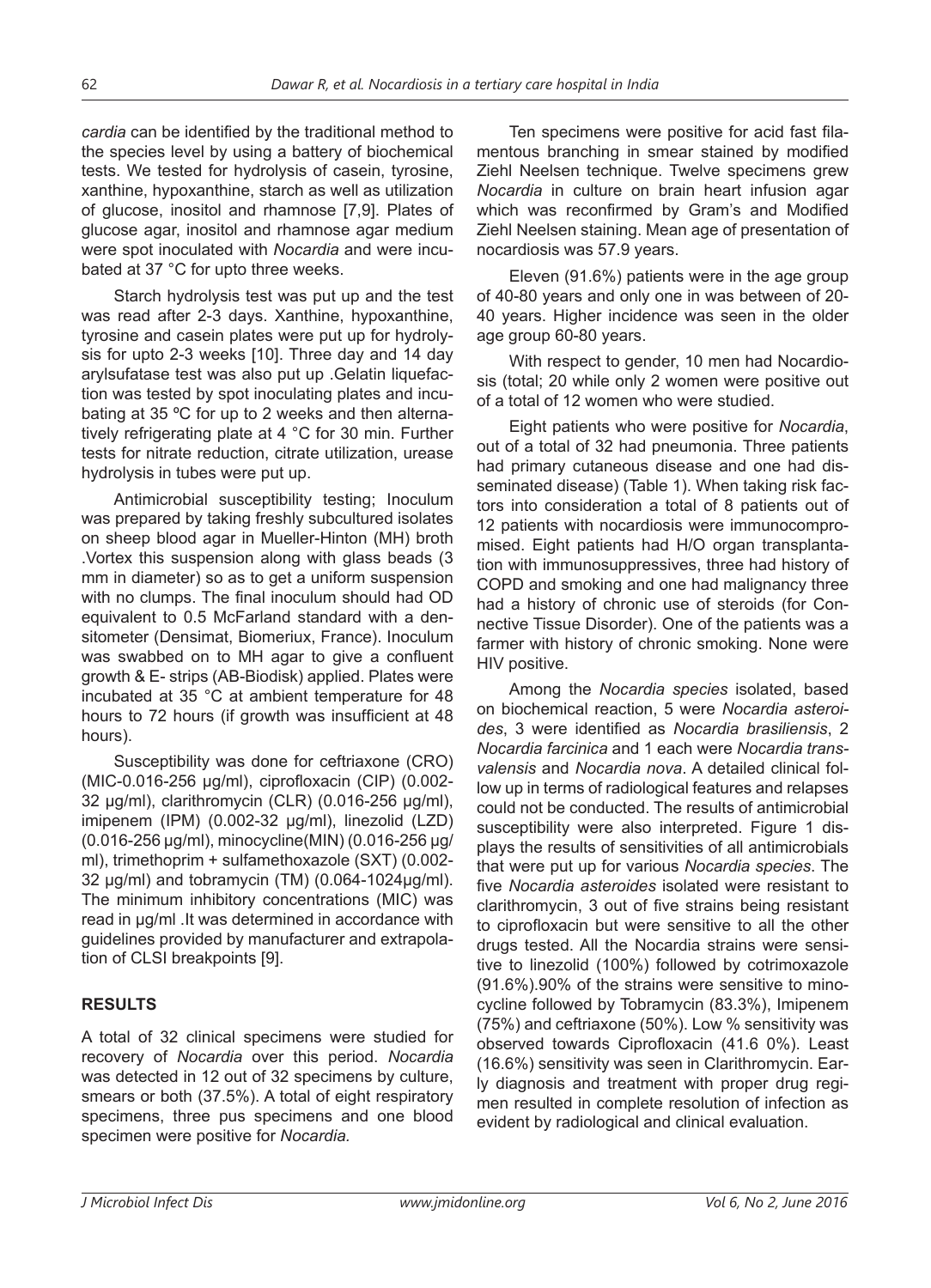|                                 | Number of<br>Nocardia isolates | Nocardia<br>asteroides | Nocardia<br>brasiliensis | Nocardia<br>farcinica | Nocardia<br>nova | Nocardia<br>transvalensis |
|---------------------------------|--------------------------------|------------------------|--------------------------|-----------------------|------------------|---------------------------|
| <b>Primary Cutaneousdisease</b> |                                |                        |                          |                       |                  |                           |
| Pulmonary Infections            |                                |                        |                          |                       |                  |                           |
| Disseminated disease            |                                |                        |                          |                       |                  |                           |

**Table 1.** Prevalence of *Nocardia* species in patients positive for Nocardiosis with respect to underlying diseases



**Figure 1.** Antibiotic susceptibility pattern of isolates of *Nocardia* species.

# **DISCUSSION**

Nocardial infections occur worldwide and are more prevalent in tropical and subtropical environments [11]. There has been a recent increase in the reporting of nocardiosis in India. The largest series from an Indian hospital was of 860 patients with tuberculosis among which 32 had Nocardiosis and had been treated previously with antitubercular drugs. [12]. A study on nocardiosis in a tertiary care hospital reported 12 consecutive cases over a span of 26 months [13]. It is likely that most of the cases remained undetected in the past. An increase in use of corticosteroids, immunosuppressive agents and immunosuppression due to newer diseases like HIV may also be the cause.

In the present study maximum incidence of nocardiosis was seen in the older age group of 40- 80 years (91.6%) indicating that nocardiosis affects mainly the ageing population. A study conducted in Japan from 1992-2001) reports maximum incidence in elderly [14]. Mean age of presentation was 57.90 years in our study. In contrast in a study done in tertiary care hospital Chandigarh mean age of presentation was 38.4 years [13].

Maximum incidence was observed in males indicating that males were prone to infection. In a study on renal transplant recipients 77% of cases of pulmonary nocardiosis were males (M) while 23% were females; thus M/F ratio was 3.4 [15]. Eighty percent t of patient positive for the *Nocardia* spp were male in a study in Thailand in between 1996- 2001 [16]. The predominance of men remaining oudoors and certain hormonal effects on bacterial growth and virulence may be responsible for higher male predisposition. [15].

Incidence of pulmonary nocardiosis as one of the opportunistic infection in immuno-suppressed patients is increasing [17]. Immuno-suppression was found to be an important association with nocardiosis in this study with 66.6% patients being immunosuppressed. In our study the most common species of Nocardia isolated from pulmonary infections was *N. asteroides*. In all primary cutaneous cases *N. brasiliensis* was isolated. Earlier reports have documented that the most common clinical presentation was pleuropulmonary infection (44.3%).Skin and soft tissue infection were 22.8% and multiorgan dissemination was seen in 11.4% cases with 20% mortality rate16 and 40% incidence of pulmonary co-infections [14].

*N. brasiliensis* has been reported to be the commonest causal organism of primary cutaneous nocardiosis [18]. The study on susceptibility of various antimicrobials was found to be in concordance with other studies on antimicrobial agents such as cotrimoxazole, linezolid and minocycline which were found to be very effective on the basis of susceptibility testing results against most *Nocardia* species except *N. brasilensis* displaying resistance to imipenem [19]. Clarithromycin didn't seem to be an effective agent with only 2 of strains being sensitive.

Sulfonamides remain the 1st line agents in management of nocardiosis, though resistance is most commonly seen among *N. farcinica* isolates [20]. However a single isolate of *N. farcinica* in our study was sensitive to cotrimoxazole. Carbapenems should be used as an alternative for treatment